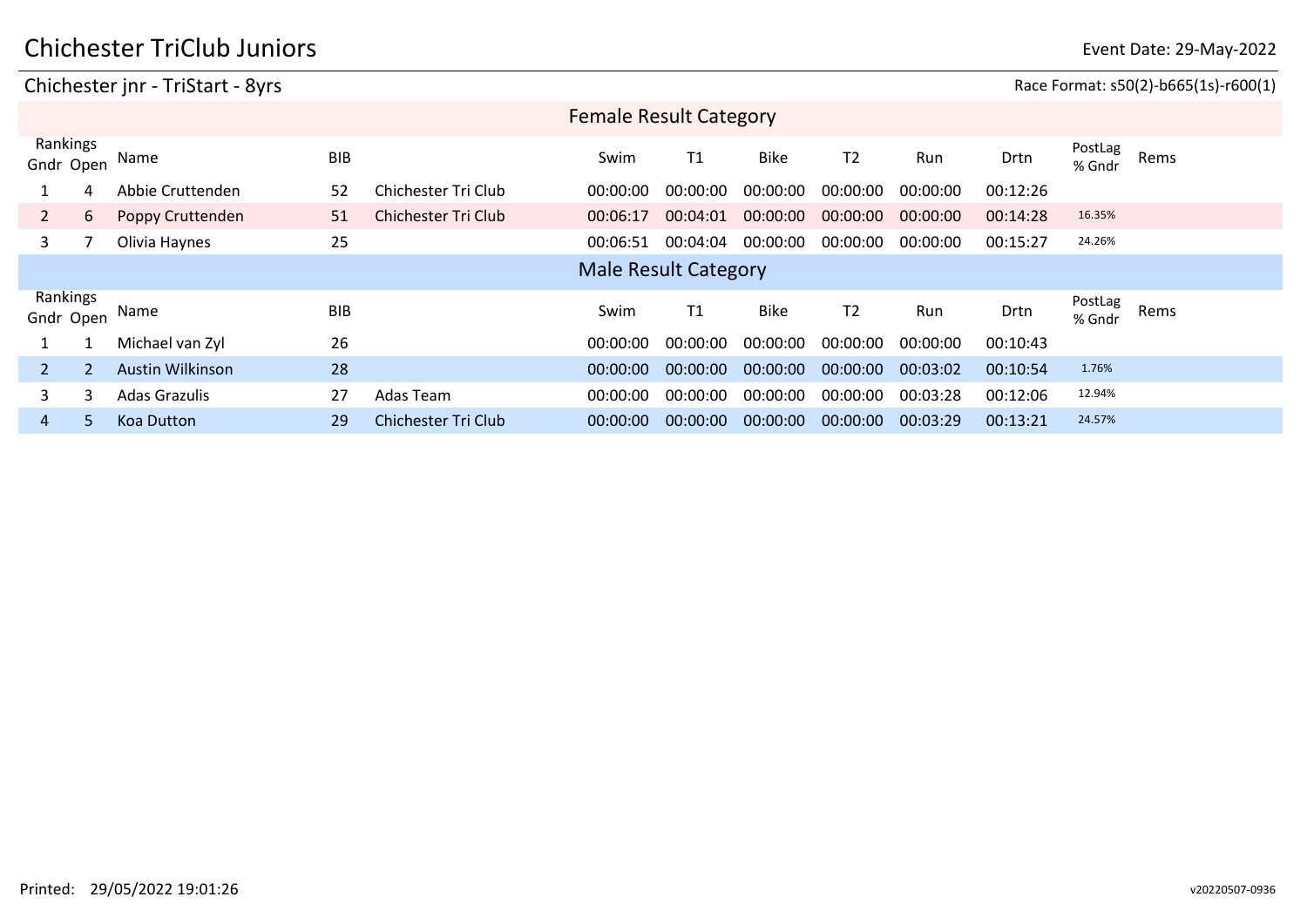Chichester jnr - TriStar - 1 Race Format: s150(6)-b2k(2)-r1.2k(2)

|                       | <b>Female Result Category</b>                                                                             |                            |            |                                  |                             |          |             |                |          |          |                   |      |
|-----------------------|-----------------------------------------------------------------------------------------------------------|----------------------------|------------|----------------------------------|-----------------------------|----------|-------------|----------------|----------|----------|-------------------|------|
|                       | Rankings<br><b>BIB</b><br>T <sub>2</sub><br><b>Bike</b><br>Run<br>Swim<br>T1<br>Drtn<br>Name<br>Gndr Open |                            |            |                                  |                             |          |             |                |          |          | PostLag<br>% Gndr | Rems |
| 1                     | 3                                                                                                         | <b>Charlotte Douglas</b>   | 39         | Tri-Force (Herts)                | 00:05:02                    | 00:00:31 | 00:06:23    | 00:00:21       | 00:05:40 | 00:17:57 |                   |      |
| $\overline{2}$        | 4                                                                                                         | Annabelle van Zyl          | 38         |                                  | 00:04:42                    | 00:00:29 | 00:07:03    | 00:00:20       | 00:05:25 | 00:17:59 | 0.22%             |      |
| 3                     | 6                                                                                                         | <b>Emily Summerfield</b>   | 40         | Chichester Tri Club              | 00:05:41                    | 00:00:27 | 00:06:32    | 00:00:26       | 00:06:00 | 00:19:06 | 6.45%             |      |
| 4                     | 10                                                                                                        | <b>Beatrice Noad</b>       | 41         | <b>Chapel Tristars (Juniors)</b> | 00:06:06                    | 00:00:26 | 00:07:16    | 00:00:19       | 00:06:09 | 00:20:16 | 12.94%            |      |
| 5                     | 13                                                                                                        | Isabel Goodey De Diego     | 43         |                                  | 00:05:58                    | 00:00:25 | 00:07:57    | 00:00:18       | 00:06:12 | 00:20:49 | 15.98%            |      |
| 6                     | 14                                                                                                        | Francesca Whitehead        | 47         | Beachborough And Brackley        | 00:06:43                    | 00:00:41 | 00:07:38    | 00:00:36       | 00:05:16 | 00:20:54 | 16.45%            |      |
| 7                     | 16                                                                                                        | <b>Grace Scott</b>         | 44         | <b>Chapel Tristars (Juniors)</b> | 00:06:01                    | 00:00:32 | 00:07:20    | 00:00:26       | 00:07:01 | 00:21:20 | 18.86%            |      |
| 8                     | 17                                                                                                        | Anna Elvey                 | 42         |                                  | 00:06:45                    | 00:00:25 | 00:07:16    | 00:00:20       | 00:07:14 | 00:22:00 | 22.57%            |      |
| 9                     | 18                                                                                                        | Ines Dulake                | 49         | Chichester Tri Club              | 00:06:15                    | 00:00:38 | 00:07:32    | 00:00:28       | 00:07:27 | 00:22:20 | 24.43%            |      |
| 10                    | 21                                                                                                        | Chloe Lendrum              | 45         | Chichester Tri Club              | 00:06:13                    | 00:00:43 | 00:08:33    | 00:00:26       | 00:07:02 | 00:22:58 | 27.96%            |      |
| 11                    | 23                                                                                                        | Leah Stopps                | 48         | Chichester Tri Club              | 00:07:08                    | 00:00:29 | 00:08:30    | 00:00:21       | 00:06:48 | 00:23:16 | 29.63%            |      |
| 12                    | 24                                                                                                        | <b>Emily Garrett</b>       | 46         |                                  | 00:07:33                    | 00:00:34 | 00:08:25    | 00:00:29       | 00:08:17 | 00:25:19 | 41.05%            |      |
| 13                    | 26                                                                                                        | <b>Scarlet Mainwaring</b>  | 50         |                                  | 00:07:54                    | 00:00:45 | 00:00:00    | 00:00:00       | 00:00:00 | 00:29:00 | 61.58%            |      |
|                       |                                                                                                           |                            |            |                                  | <b>Male Result Category</b> |          |             |                |          |          |                   |      |
| Rankings<br>Gndr Open |                                                                                                           | Name                       | <b>BIB</b> |                                  | Swim                        | T1       | <b>Bike</b> | T <sub>2</sub> | Run      | Drtn     | PostLag<br>% Gndr | Rems |
| $\mathbf{1}$          | 1                                                                                                         | Harry Law                  | 57         |                                  | 00:05:42                    | 00:00:21 | 00:05:34    | 00:00:21       | 00:05:50 | 00:17:49 |                   |      |
| $\overline{2}$        | $\overline{2}$                                                                                            | Levi Pearce                | 64         | <b>Chichester Tri Club</b>       | 00:05:29                    | 00:00:22 | 00:06:02    | 00:00:15       | 00:05:47 | 00:17:56 | 0.65%             |      |
| 3                     | 5                                                                                                         | <b>Theo Rehill</b>         | 63         | Chichester Tri Club              | 00:05:46                    | 00:00:21 | 00:05:54    | 00:00:15       | 00:05:44 | 00:18:00 | 1.03%             |      |
| 4                     | $\overline{7}$                                                                                            | <b>Finlay Hill</b>         | 62         | <b>Chichester Tri Club</b>       | 00:06:07                    | 00:00:24 | 00:06:43    | 00:00:22       | 00:06:21 | 00:19:57 | 11.93%            |      |
| 5                     | 8                                                                                                         | Jamie Simmons              | 56         | Chichester Tri Club              | 00:05:56                    | 00:00:22 | 00:06:44    | 00:00:21       | 00:06:40 | 00:20:03 | 12.54%            |      |
| 6                     | 9                                                                                                         | Loftus Skinner             | 53         |                                  | 00:06:21                    | 00:00:27 | 00:06:53    | 00:00:22       | 00:06:04 | 00:20:07 | 12.91%            |      |
| 7                     | 11                                                                                                        | Joseph O'Dea               | 60         | Chichester Tri Club              | 00:06:44                    | 00:00:25 | 00:06:15    | 00:00:20       | 00:06:43 | 00:20:27 | 14.76%            |      |
| 8                     | 12                                                                                                        | <b>Thomas Wren</b>         | 55         | <b>Chichester Tri Club</b>       | 00:05:52                    | 00:00:23 | 00:07:12    | 00:00:18       | 00:06:44 | 00:20:29 | 14.97%            |      |
| 9                     | 15                                                                                                        | <b>Christopher Scholes</b> | 66         |                                  | 00:06:08                    | 00:00:37 | 00:06:59    | 00:00:00       | 00:00:00 | 00:20:55 | 17.40%            |      |
| 10                    | 19                                                                                                        | Luke Elkin                 | 65         |                                  | 00:06:57                    | 00:00:30 | 00:00:00    | 00:00:00       | 00:00:00 | 00:22:21 | 25.44%            |      |
| 11                    | 20                                                                                                        | Liam van der Merwe         | 61         |                                  | 00:06:58                    | 00:00:31 | 00:00:00    | 00:00:00       | 00:00:00 | 00:22:54 | 28.53%            |      |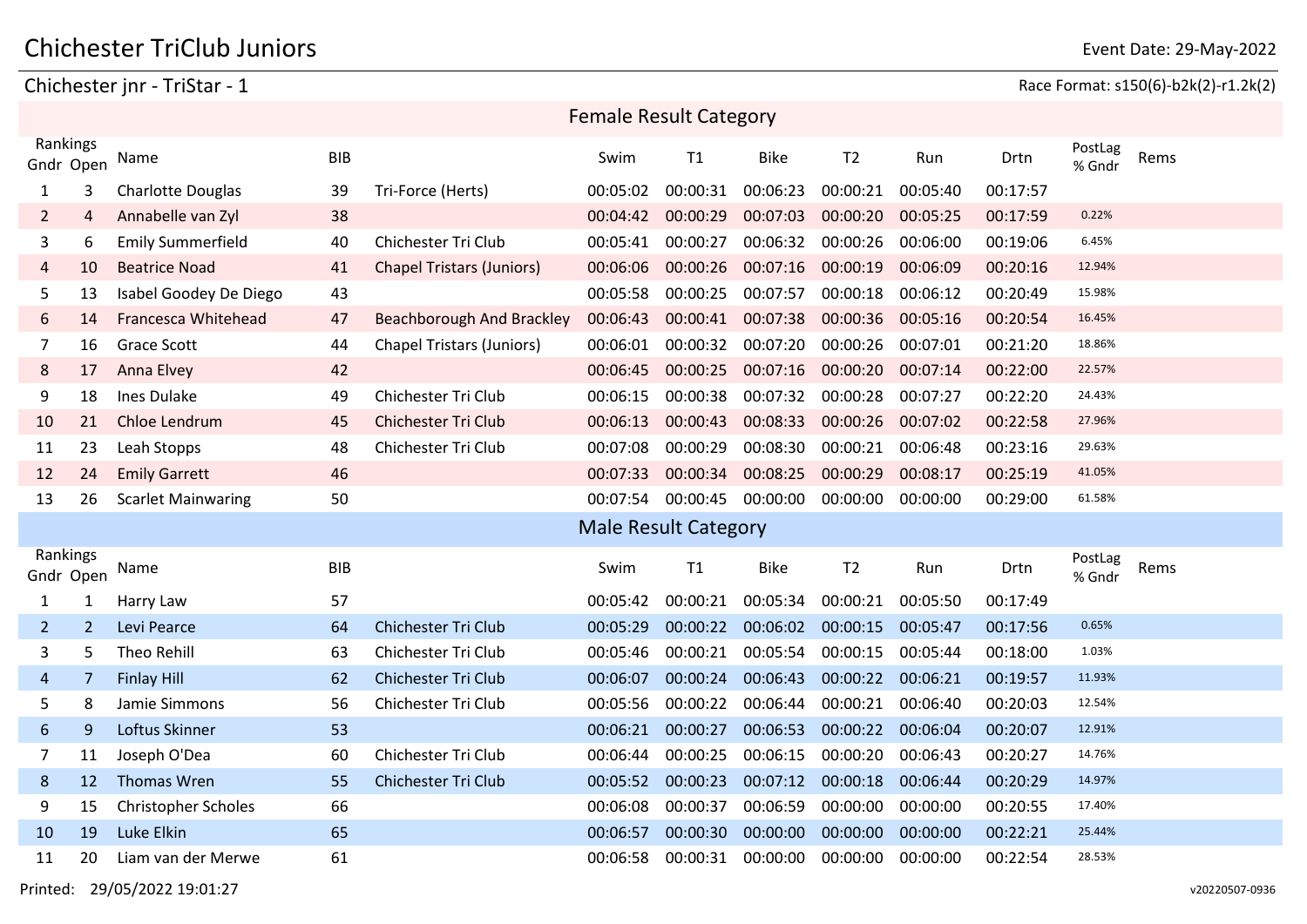|  | 12 22 Ollie Fillery | 59  | Chichester Tri Club   |          |  | $00:07:03$ 00:00:28 00:07:29 00:00:28 00:07:45 | 00:23:13 | 30.31%         |
|--|---------------------|-----|-----------------------|----------|--|------------------------------------------------|----------|----------------|
|  | 13 25 Adam Skoudros | 58. | North Dorset Tri Club |          |  | 00:09:36 00:00:38 00:00:00 00:00:00 00:00:00   | 00:28:06 | 57.72%         |
|  | Thomas Owen         |     |                       | 00:06:20 |  | $00:00:32$ 00:06:32 00:00:16 00:02:54 00:16:34 |          | 1 run lap only |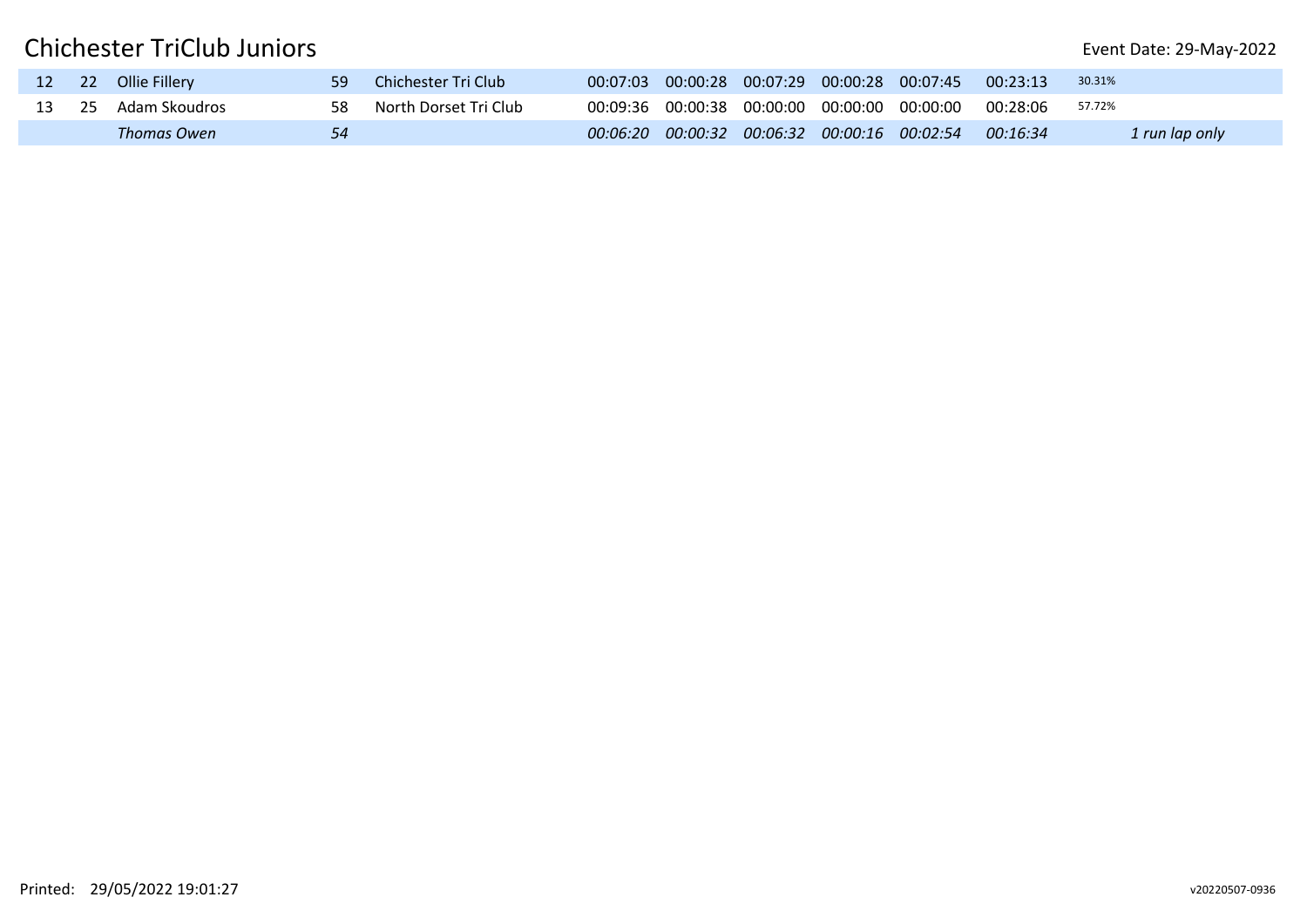Chichester jnr - TriStar - 2 Race Format: s200(8)-b4k(4)-r1.8k(3)

| <b>Female Result Category</b> |                |                         |            |                            |                             |          |             |                |          |          |                   |      |
|-------------------------------|----------------|-------------------------|------------|----------------------------|-----------------------------|----------|-------------|----------------|----------|----------|-------------------|------|
| Rankings<br>Gndr Open         |                | Name                    | <b>BIB</b> |                            | Swim                        | T1       | <b>Bike</b> | T <sub>2</sub> | Run      | Drtn     | PostLag<br>% Gndr | Rems |
| $\mathbf{1}$                  | 1              | Annabelle Parkin        | 67         | Swim-1st Tri Club (Jnrs)   | 00:06:28                    | 00:00:25 | 00:11:00    | 00:00:20       | 00:06:12 | 00:24:26 |                   |      |
| $\overline{2}$                | 5              | Isla Hill               | 68         | <b>Chichester Tri Club</b> | 00:05:57                    | 00:00:23 | 00:11:15    | 00:00:20       | 00:08:46 | 00:26:41 | 9.22%             |      |
| 3                             | 6              | Elodie Hill             | 72         | Chichester Tri Club        | 00:06:16                    | 00:00:31 | 00:12:02    | 00:00:17       | 00:07:35 | 00:26:42 | 9.30%             |      |
| 4                             | 8              | <b>Livvy Riggs</b>      | 71         | <b>Synergie Coaching</b>   | 00:06:00                    | 00:00:27 | 00:11:38    | 00:00:17       | 00:08:46 | 00:27:09 | 11.12%            |      |
| 5                             | 10             | <b>Bethany Adams</b>    | 69         | Chichester Tri Club        | 00:05:54                    | 00:00:24 | 00:12:02    | 00:00:19       | 00:09:05 | 00:27:44 | 13.48%            |      |
| 6                             | 12             | <b>Phoebe Concannon</b> | 77         | <b>Chichester Tri Club</b> | 00:06:39                    | 00:00:24 | 00:12:37    | 00:00:21       | 00:08:26 | 00:28:27 | 16.41%            |      |
| 7                             | 15             | <b>Whistley Rogers</b>  | 73         | Beachborough And Brackley  | 00:06:34                    | 00:00:32 | 00:13:22    | 00:00:25       | 00:09:19 | 00:30:12 | 23.60%            |      |
| 8                             | 19             | <b>Ruby Whitton</b>     | 75         |                            | 00:07:30                    | 00:00:33 | 00:14:01    | 00:00:30       | 00:09:11 | 00:31:44 | 29.90%            |      |
| 9                             | 21             | Lily Keates             | 79         | Chichester Tri Club        | 00:07:20                    | 00:00:31 | 00:13:48    | 00:00:37       | 00:10:19 | 00:32:35 | 33.38%            |      |
| 10                            | 24             | Daniella Stopps         | 74         | <b>Chichester Tri Club</b> | 00:07:22                    | 00:00:32 | 00:15:12    | 00:00:27       | 00:10:09 | 00:33:42 | 37.91%            |      |
| 11                            | 26             | Isabella Lendrum        | 76         | Chichester Tri Club        | 00:07:04                    | 00:00:31 | 00:15:59    | 00:00:29       | 00:11:07 | 00:35:10 | 43.95%            |      |
| 12                            | 30             | Olive Dixon             | 78         | Chichester Tri Club        | 00:08:43                    | 00:00:32 | 00:17:01    | 00:00:40       | 00:12:00 | 00:38:57 | 59.40%            |      |
|                               |                |                         |            |                            |                             |          |             |                |          |          |                   |      |
|                               |                |                         |            |                            | <b>Male Result Category</b> |          |             |                |          |          |                   |      |
| Rankings<br>Gndr Open         |                | Name                    | <b>BIB</b> |                            | Swim                        | T1       | <b>Bike</b> | T <sub>2</sub> | Run      | Drtn     | PostLag<br>% Gndr | Rems |
| 1                             | 2              | Matthew van Zyl         | 80         |                            | 00:05:07                    | 00:00:33 | 00:10:44    | 00:00:19       | 00:08:07 | 00:24:50 |                   |      |
| 2 <sup>1</sup>                | 3              | Harry Cruttenden        | 82         | Chichester Tri Club        | 00:05:39                    | 00:00:26 | 00:11:18    | 00:00:22       | 00:08:07 | 00:25:52 | 4.14%             |      |
| 3                             | 4              | Monty Whitehead         | 101        | Beachborough And Brackley  | 00:06:51                    | 00:00:28 | 00:11:00    | 00:00:20       | 00:07:40 | 00:26:19 | 5.91%             |      |
| 4                             | $\overline{7}$ | <b>Frank James</b>      | 91         |                            | 00:07:22                    | 00:00:29 | 00:08:50    | 00:00:26       | 00:09:36 | 00:26:43 | 7.53%             |      |
| 5                             | 9              | James Scholes           | 83         | Chichester Tri Club        | 00:05:37                    | 00:00:23 | 00:08:47    | 00:00:24       | 00:12:31 | 00:27:43 | 11.55%            |      |
| 6                             | 11             | Joshua Rehill           | 97         | <b>Chichester Tri Club</b> | 00:07:01                    | 00:00:24 | 00:11:19    | 00:00:22       | 00:08:47 | 00:27:52 | 12.18%            |      |
| 7                             | 13             | Daniel Winder           | 88         |                            | 00:06:43                    | 00:00:32 | 00:11:47    | 00:00:27       | 00:09:07 | 00:28:37 | 15.20%            |      |
| 8                             | 14             | Lucas Goodey De Diego   | 89         |                            | 00:06:47                    | 00:00:34 | 00:13:12    | 00:00:23       | 00:09:06 | 00:30:03 | 20.95%            |      |
| 9                             | 16             | <b>Monty Williams</b>   | 100        | Chichester Tri Club        | 00:07:05                    | 00:00:35 | 00:12:37    | 00:00:24       | 00:09:39 | 00:30:21 | 22.18%            |      |
| 10                            | 17             | <b>Henry Rogers</b>     | 86         | Beachborough And Brackley  | 00:06:11                    | 00:00:58 | 00:14:19    | 00:00:25       | 00:09:03 | 00:30:56 | 24.51%            |      |
| 11                            | 18             | <b>Joel Pillans</b>     | 90         | Chichester Tri Club        | 00:07:01                    | 00:00:27 | 00:13:18    | 00:00:38       | 00:10:09 | 00:31:33 | 26.99%            |      |

Printed: 29/05/2022 19:01:27 v20220507-0936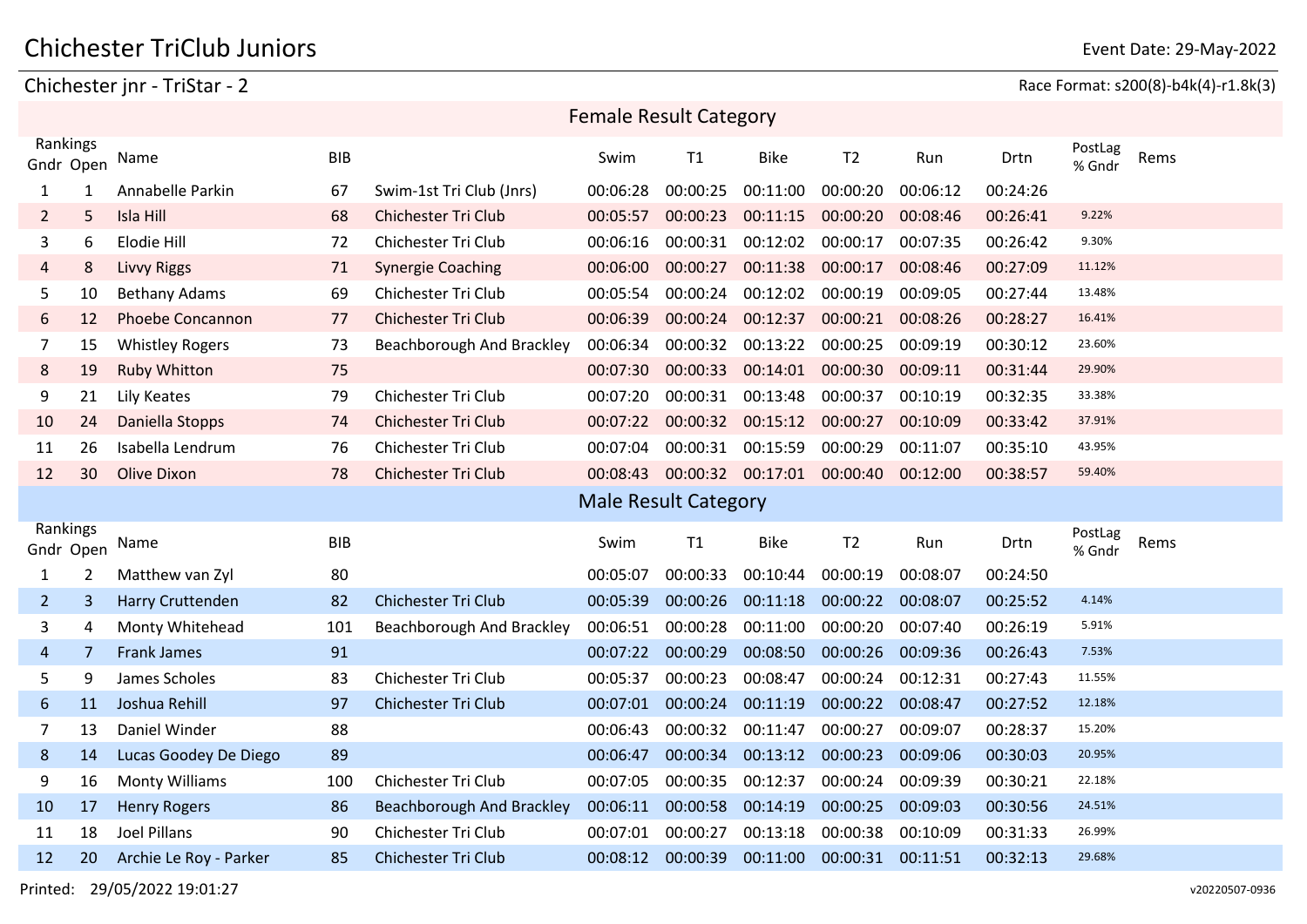| 13 | 22  | Stanley Kersey        | 99 | Beachborough And Brackley     | 00:07:26 | 00:00:33 | 00:13:53 | 00:00:33 | 00:10:14 | 00:32:40 | 31.50%      |
|----|-----|-----------------------|----|-------------------------------|----------|----------|----------|----------|----------|----------|-------------|
| 14 | 23  | <b>Samuel Merrett</b> | 92 | Chichester Tri Club           | 00:07:11 | 00:00:33 | 00:12:46 | 00:00:26 | 00:11:51 | 00:32:47 | 32.01%      |
| 15 | 25  | Fdward Owen           | 87 |                               | 00:07:15 | 00:00:28 | 00:15:52 | 00:00:28 | 00:10:27 | 00:34:30 | 38.86%      |
| 16 | -27 | Alistair Brown        | 95 |                               | 00:08:46 | ∩∩∙∩∩∙27 | 00:15:14 | 00:00:33 | 00:10:14 | 00:35:14 | 41.87%      |
|    | 28  | Aaron Heawood         | 98 | Swim-1st Tri Club             | 00:07:41 | 00:00:55 | 00:15:05 | 00:00:48 | 00:10:59 | 00:35:28 | 42.78%      |
| 18 | 29  | Andrew Nokes          | 96 | <b>Portsmouth Triathletes</b> | 00:08:09 | 00:00:40 | 00:16:38 | 00:00:31 | 00:10:57 | 00:36:56 | 48.69%      |
|    |     | Noah Clarke           | 81 |                               | nn:nn:nn | חח:חח:חח | 00:00:00 | חח:חח:חח | חח:חח:חח | 00:00:00 | Retired     |
|    |     | Samuel MacHell        | 94 | Chichester Tri Club           | 00:06:29 | 00:00:27 | 00:08:29 | 00:00:22 | 00:09:07 | 00:24:54 | 3 laps only |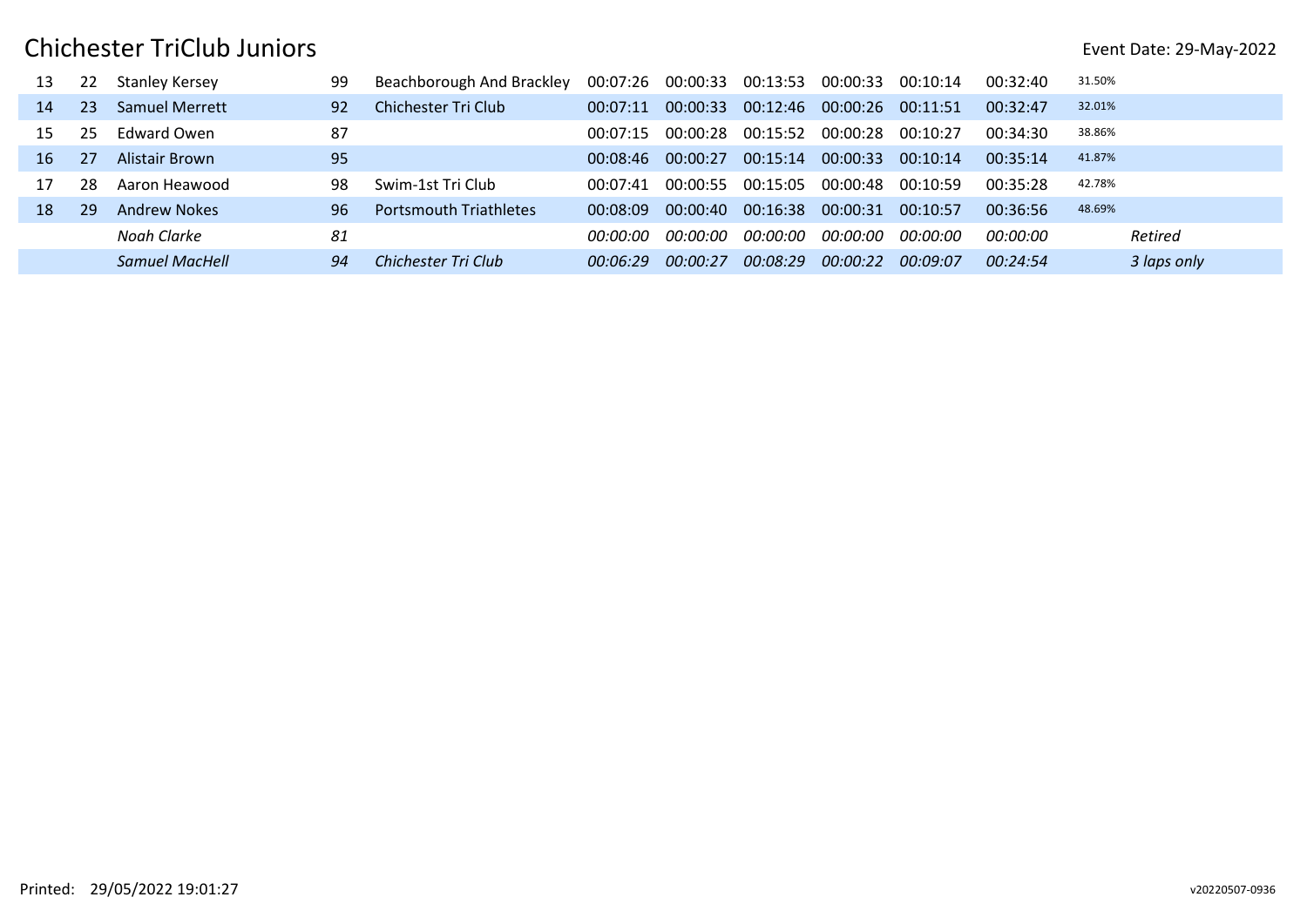#### Chichester jnr - TriStar - 3 Race Format: s300(12)-b6k(6)-r2.4k(4)

|                       |                |                               |            |                                  |          | <b>Female Result Category</b> |             |                |          |          |                   |                 |
|-----------------------|----------------|-------------------------------|------------|----------------------------------|----------|-------------------------------|-------------|----------------|----------|----------|-------------------|-----------------|
| Rankings<br>Gndr Open |                | Name                          | <b>BIB</b> |                                  | Swim     | T1                            | <b>Bike</b> | T <sub>2</sub> | Run      | Drtn     | PostLag<br>% Gndr | Rems            |
| $\mathbf{1}$          | 1              | Hannah Campbell               | 102        | Beachborough And Brackley        | 00:06:37 | 00:00:23                      | 00:15:17    | 00:00:19       | 00:10:04 | 00:32:39 |                   |                 |
| $\overline{2}$        | $\overline{2}$ | <b>Molly Smithers</b>         | 105        | <b>Chichester Tri Club</b>       | 00:07:00 | 00:00:22                      | 00:15:48    | 00:00:20       | 00:09:47 | 00:33:17 | 1.92%             |                 |
| 3                     | 9              | Mae Elvey                     | 103        | <b>Worthing Otters</b>           | 00:07:47 | 00:00:24                      | 00:17:12    | 00:00:22       | 00:11:42 | 00:37:27 | 14.68%            |                 |
| $\overline{4}$        | 16             | <b>Holly Wilburn</b>          | 106        | <b>Chichester Tri Club</b>       | 00:09:08 | 00:00:31                      | 00:17:48    | 00:00:23       | 00:14:14 | 00:42:02 | 28.73%            |                 |
| 5                     | 18             | <b>Grace Bradfield</b>        | 104        | Chichester Tri Club              | 00:08:26 | 00:00:27                      | 00:20:47    | 00:00:22       | 00:14:05 | 00:44:07 | 35.12%            |                 |
| 6                     | 20             | Imogen Burt                   | 108        | Ocean Lake Tri Club              | 00:11:00 | 00:00:53                      | 00:22:12    | 00:00:47       | 00:16:22 | 00:51:14 | 56.89%            |                 |
| $\overline{7}$        | 22             | Maya Hill                     | 107        | Chichester Tri Club              | 00:12:13 | 00:00:35                      | 00:23:13    | 00:00:37       | 00:17:41 | 00:54:20 | 66.37%            |                 |
|                       |                |                               |            |                                  |          | <b>Male Result Category</b>   |             |                |          |          |                   |                 |
| Rankings<br>Gndr Open |                | Name                          | <b>BIB</b> |                                  | Swim     | T1                            | <b>Bike</b> | T <sub>2</sub> | Run      | Drtn     | PostLag<br>% Gndr | Rems            |
| $\mathbf{1}$          | 3              | <b>Stanley Wilkes</b>         | 112        | <b>Chichester Tri Club</b>       | 00:07:35 | 00:00:45                      | 00:14:19    | 00:00:57       | 00:09:49 | 00:33:25 |                   |                 |
| $\overline{2}$        | 4              | <b>Beau Ashman</b>            | 110        | Chapel Tri Junior Triathlon Cl   | 00:07:04 | 00:00:25                      | 00:15:23    | 00:00:21       | 00:10:56 | 00:34:09 | 2.22%             |                 |
| 3                     | 5.             | Oliver Summerfield            | 119        | Chichester Tri Club              | 00:07:47 | 00:00:27                      | 00:15:50    | 00:00:25       | 00:11:00 | 00:35:30 | 6.24%             | 15s Pnlty Added |
| 4                     | 6              | <b>Louis Mercer</b>           | 114        |                                  | 00:08:29 | 00:00:28                      | 00:16:06    | 00:00:28       | 00:10:48 | 00:36:19 | 8.68%             |                 |
| 5                     | 7              | <b>Isaac Daniel</b>           | 130        | Chichester Tri Club              | 00:08:36 | 00:00:24                      | 00:15:42    | 00:00:28       | 00:11:21 | 00:36:32 | 9.32%             |                 |
| 6                     | 8              | Benjamin Jenkinson            | 115        | <b>Chichester Tri Club</b>       | 00:07:36 | 00:00:29                      | 00:17:10    | 00:00:25       | 00:11:29 | 00:37:09 | 11.18%            |                 |
| 7                     | 10             | Kai Lendrum                   | 123        | Chichester Tri Club              | 00:09:08 | 00:00:35                      | 00:17:34    | 00:00:34       | 00:10:49 | 00:38:39 | 15.68%            |                 |
| 8                     | 11             | George Newman                 | 129        | <b>Chichester Tri Club</b>       | 00:08:20 | 00:00:44                      | 00:16:11    | 00:00:30       | 00:12:58 | 00:38:44 | 15.91%            |                 |
| 9                     | 12             | Monty Hill                    | 117        | Chichester Tri Club              | 00:08:32 | 00:00:28                      | 00:15:28    | 00:00:27       | 00:13:54 | 00:38:48 | 16.14%            |                 |
| 10                    | 13             | <b>Alfie Keates</b>           | 125        | <b>Chichester Tri Club</b>       | 00:08:34 | 00:00:36                      | 00:17:15    | 00:00:26       | 00:12:49 | 00:39:41 | 18.76%            |                 |
| 11                    | 14             | <b>Thomas Smallridge</b>      | 116        | <b>Thames Valley Triathletes</b> | 00:08:25 | 00:00:30                      | 00:17:59    | 00:00:42       | 00:12:11 | 00:39:46 | 19.03%            |                 |
| 12                    | 15             | <b>Isaac Hodgson</b>          | 124        | Chichester Tri Club              | 00:09:13 | 00:00:29                      | 00:18:09    | 00:00:24       | 00:12:32 | 00:40:48 | 22.11%            |                 |
| 13                    | 17             | <b>Matthew Board</b>          | 126        | Chichester Tri Club              | 00:09:42 | 00:00:28                      | 00:19:02    | 00:00:41       | 00:13:13 | 00:43:06 | 28.97%            |                 |
| 14                    | 19             | <b>Ethan Mogg</b>             | 122        | Perform Academy Tristars         | 00:10:31 | 00:00:27                      | 00:19:29    | 00:00:34       | 00:14:30 | 00:45:30 | 36.20%            |                 |
| 15                    | 21             | <b>Harrison Parslow-banks</b> | 120        | Beachborough And Brackley        | 00:07:29 | 00:00:38                      | 00:18:43    | 00:00:23       | 00:24:04 | 00:51:18 | 53.53%            |                 |
|                       |                | Aidan Whitton                 | 121        |                                  | 00:07:58 | 00:00:26                      | 00:13:33    | 00:00:32       | 00:10:55 | 00:33:24 |                   | 5 laps only     |
|                       |                | <b>Ben Humphries</b>          | 113        | Andover Tri Club                 | 00:08:13 | 00:00:30                      | 00:13:42    | 00:00:24       | 00:11:12 | 00:34:01 |                   | 5 laps only     |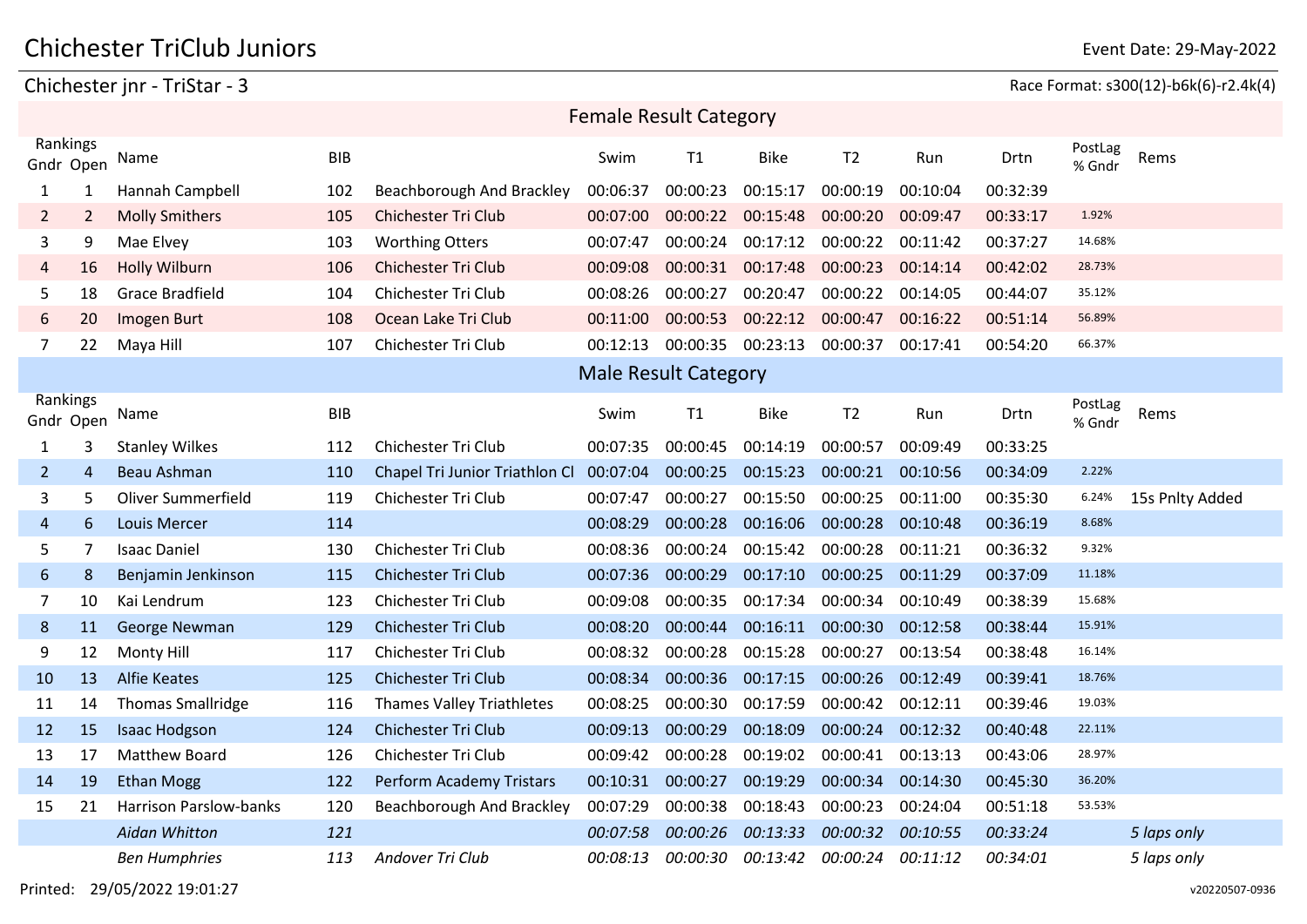|                       |                | <b>Theo Ellis</b>          | 118        | Chichester Tri Club              | 00:08:14                      | 00:00:28 | 00:14:32    | 00:00:27       | 00:15:13 | 00:38:54 |                   | 5 laps only                           |
|-----------------------|----------------|----------------------------|------------|----------------------------------|-------------------------------|----------|-------------|----------------|----------|----------|-------------------|---------------------------------------|
|                       |                | Chichester jnr - Youth - A |            |                                  |                               |          |             |                |          |          |                   | Race Format: s400(16)-b6k(6)-r2.4k(4) |
|                       |                |                            |            |                                  | <b>Female Result Category</b> |          |             |                |          |          |                   |                                       |
| Rankings<br>Gndr Open |                | Name                       | <b>BIB</b> |                                  | Swim                          | T1       | <b>Bike</b> | T <sub>2</sub> | Run      | Drtn     | PostLag<br>% Gndr | Rems                                  |
|                       | 6              | Millie Isitt               | 131        | Littlehampton SC                 | 00:08:16                      | 00:00:30 | 00:16:57    | 00:00:24       | 00:10:55 | 00:37:02 |                   |                                       |
| $\mathbf{2}$          | 10             | <b>Grace Bishop</b>        | 133        | <b>Chichester Tri Club</b>       | 00:09:40                      | 00:00:34 | 00:16:07    | 00:00:25       | 00:13:28 | 00:40:13 | 8.63%             |                                       |
| 3                     | 11             | <b>Ellie Courtney</b>      | 134        | Chichester Tri Club              | 00:10:22                      | 00:00:57 | 00:17:43    | 00:00:36       | 00:13:57 | 00:43:35 | 17.69%            |                                       |
| 4                     | 12             | Sophia Birchall            | 135        | <b>Chichester Tri Club</b>       | 00:10:32                      | 00:00:35 | 00:21:05    | 00:00:27       | 00:12:35 | 00:45:14 | 22.17%            |                                       |
|                       |                |                            |            |                                  | <b>Male Result Category</b>   |          |             |                |          |          |                   |                                       |
| Rankings<br>Gndr Open |                | Name                       | <b>BIB</b> |                                  | Swim                          | T1       | <b>Bike</b> | T <sub>2</sub> | Run      | Drtn     | PostLag<br>% Gndr | Rems                                  |
| $\mathbf{1}$          | 1              | Leo Riggs                  | 139        | <b>Synergie Coaching</b>         | 00:07:45                      | 00:00:23 | 00:13:52    | 00:00:19       | 00:09:07 | 00:31:26 |                   |                                       |
| $\overline{2}$        | $\overline{2}$ | <b>Benjamin Jones</b>      | 138        | Perform Academy Tristars         | 00:07:48                      | 00:00:25 | 00:14:55    | 00:00:20       | 00:09:44 | 00:33:12 | 5.65%             |                                       |
| 3                     | 3              | Charlie Bradfield          | 140        | Chichester Tri Club              | 00:09:10                      | 00:00:27 | 00:14:28    | 00:00:26       | 00:10:06 | 00:34:38 | 10.20%            |                                       |
| 4                     | 4              | <b>Adam Mainwaring</b>     | 141        | <b>Chichester Tri Club</b>       | 00:08:35                      | 00:00:44 | 00:14:09    | 00:00:37       | 00:10:52 | 00:34:58 | 11.24%            |                                       |
| 5                     | 5              | Alex Wilburn               | 143        | Chichester Tri Club              | 00:10:21                      | 00:00:27 | 00:14:11    | 00:00:22       | 00:11:07 | 00:36:27 | 16.00%            |                                       |
| 6                     |                | Jack Bew                   | 146        | <b>Chichester Tri Club</b>       | 00:10:36                      | 00:00:40 | 00:14:29    | 00:00:27       | 00:12:37 | 00:38:50 | 23.55%            |                                       |
|                       | 8              | Conor Muratgh              | 142        | <b>Thames Valley Triathletes</b> | 00:09:51                      | 00:00:35 | 00:16:13    | 00:00:30       | 00:11:59 | 00:39:08 | 24.53%            |                                       |
| 8                     | 9              | <b>Micah Williams</b>      | 144        | <b>Chichester Tri Club</b>       | 00:09:43                      | 00:00:32 | 00:17:02    | 00:00:29       | 00:12:17 | 00:40:03 | 27.45%            |                                       |
| 9                     | 13             | Jack Nunn                  | 147        |                                  | 00:11:59                      | 00:01:36 | 00:14:15    | 00:01:58       | 00:17:07 | 00:46:56 | 49.32%            |                                       |
| 10                    | 14             | <b>Bradley Luke</b>        | 145        |                                  | 00:12:44                      | 00:00:41 | 00:23:33    | 00:00:37       | 00:13:05 | 00:50:40 | 61.23%            |                                       |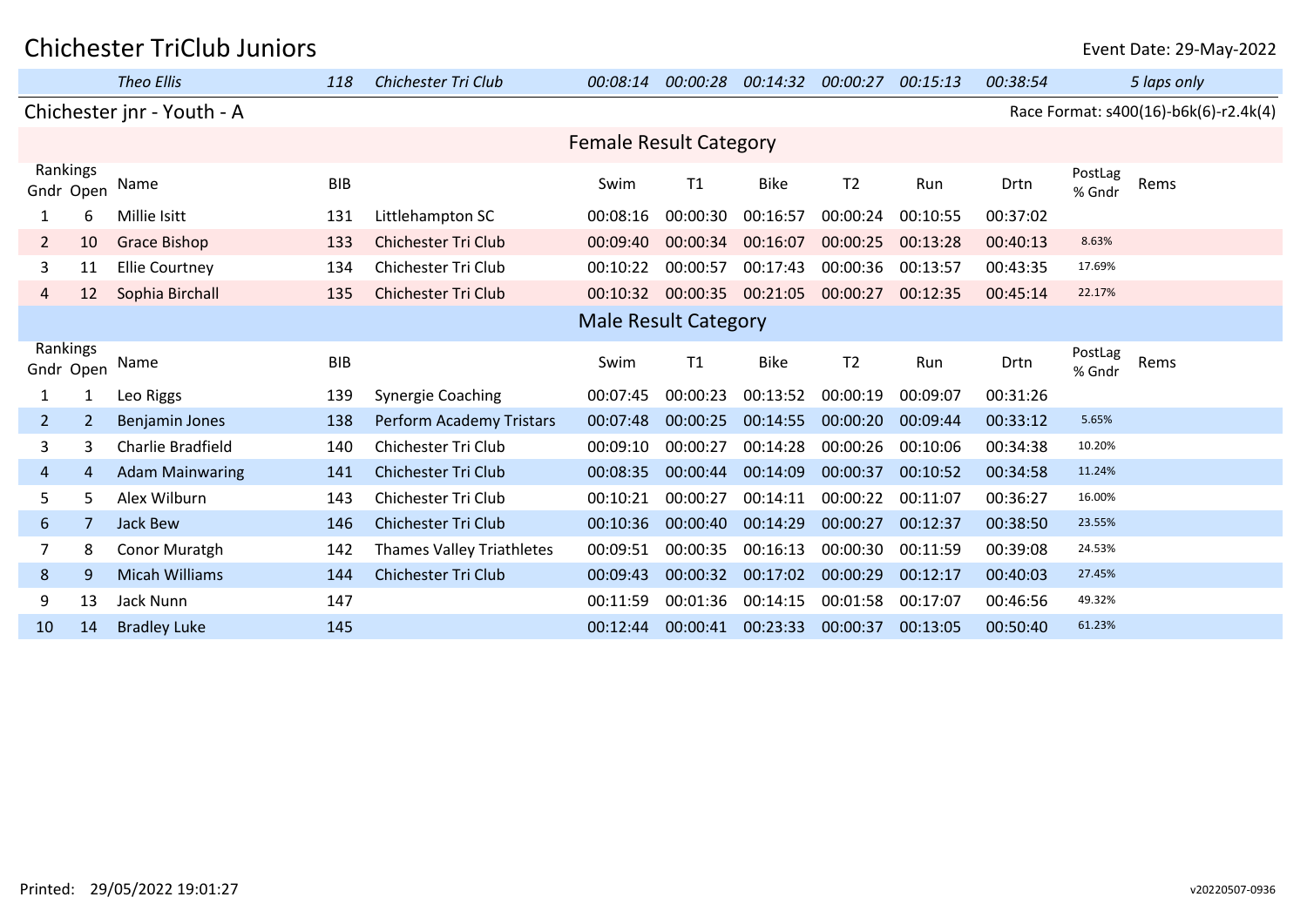### Chichester TriClub Juniors **Exercise State: 29-May-2022** Event Date: 29-May-2022

#### Chichester jnr - Novice -1 Race Format: s25(1)-b665(1s)-r600(1)

|                                  |                         |                |                            | <b>Female Result Category</b> |          |             |                   |          |          |                   |      |
|----------------------------------|-------------------------|----------------|----------------------------|-------------------------------|----------|-------------|-------------------|----------|----------|-------------------|------|
| Rankings<br>Gndr Open            | Name                    | <b>BIB</b>     |                            | Swim                          | T1       | <b>Bike</b> | T <sub>2</sub>    | Run      | Drtn     | PostLag<br>% Gndr | Rems |
| 4<br>1                           | Amelie Adams            | 2              | Chichester Tri Club        | 00:00:00                      | 00:00:00 | 00:00:00    | 00:00:00          | 00:03:04 | 00:10:09 |                   |      |
| 11<br>$\overline{2}$             | <b>Eleanor Bhatt</b>    | $\mathbf{1}$   |                            | 00:00:00                      | 00:00:00 | 00:00:00    | 00:00:00          | 00:03:22 | 00:11:34 | 13.96%            |      |
| 3<br>15                          | <b>Florence Scholes</b> | 8              |                            | 00:00:00                      | 00:00:00 | 00:03:32    | 00:00:19          | 00:03:34 | 00:11:54 | 17.30%            |      |
| 16<br>4                          | <b>Megan Crow</b>       | 4              |                            | 00:00:00                      | 00:00:00 | 00:00:00    | 00:00:00          | 00:03:51 | 00:12:07 | 19.48%            |      |
| 5<br>17                          | Sienna Stent            | 11             | Chichester Tri Club        | 00:00:00                      | 00:00:00 | 00:03:31    | 00:00:23          | 00:03:44 | 00:12:09 | 19.80%            |      |
| 6<br>18                          | <b>Meredith Noad</b>    | 5              |                            | 00:00:00                      | 00:00:00 | 00:03:44    | 00:00:34          | 00:03:42 | 00:12:19 | 21.41%            |      |
| 7<br>19                          | Hannah Brown            | 6              |                            | 00:00:00                      | 00:00:00 | 00:03:47    | 00:00:23          | 00:03:52 | 00:12:43 | 25.35%            |      |
| 8<br>20                          | <b>Elise Norman</b>     | $\overline{7}$ |                            | 00:00:00                      | 00:00:00 | 00:03:55    | 00:00:16          | 00:04:12 | 00:12:45 | 25.72%            |      |
| 9<br>22                          | Maya Collins            | 10             |                            | 00:00:00                      | 00:00:00 | 00:04:04    | 00:00:17          | 00:03:43 | 00:13:35 | 33.88%            |      |
| 10<br>23                         | Daphne O'Grady          | 3              | <b>Chichester Tri Club</b> | 00:00:00                      | 00:00:00 | 00:05:34    | 00:00:34 00:04:57 |          | 00:16:24 | 61.71%            |      |
|                                  |                         |                |                            | <b>Male Result Category</b>   |          |             |                   |          |          |                   |      |
|                                  |                         |                |                            |                               |          |             |                   |          |          |                   |      |
| Rankings<br>Gndr Open            | Name                    | <b>BIB</b>     |                            | Swim                          | T1       | <b>Bike</b> | T <sub>2</sub>    | Run      | Drtn     | PostLag<br>% Gndr | Rems |
| $\mathbf{1}$<br>1                | <b>Fletcher Ellinor</b> | 24             |                            | 00:03:35                      | 00:00:32 | 00:00:45    | 00:00:23          | 00:03:31 | 00:08:47 |                   |      |
| $\overline{2}$<br>$\overline{2}$ | <b>Oscar Mercer</b>     | 23             |                            | 00:03:54                      | 00:00:33 | 00:00:50    | 00:00:18          | 00:03:29 | 00:09:04 | 3.14%             |      |
| 3<br>3                           | Zachary Williams-Heggs  | 22             |                            | 00:00:00                      | 00:00:00 | 00:03:00    | 00:00:19          | 00:02:56 | 00:09:46 | 11.15%            |      |
| 5<br>4                           | Jonty Higgins-Drysdale  | 21             |                            | 00:00:00                      | 00:00:00 | 00:02:59    | 00:00:25          | 00:03:06 | 00:10:22 | 17.87%            |      |
| 5<br>6                           | <b>Albert Scholes</b>   | 19             |                            | 00:00:00                      | 00:00:00 | 00:03:11    | 00:00:18          | 00:03:13 | 00:10:31 | 19.70%            |      |
| 6<br>7                           | <b>Mathew Winder</b>    | 16             |                            | 00:00:00                      | 00:00:00 | 00:03:14    | 00:00:27          | 00:03:01 | 00:10:42 | 21.75%            |      |
| 8<br>7                           | Oliver Concannon        | 20             |                            | 00:00:00                      | 00:00:00 | 00:03:04    | 00:00:33          | 00:03:04 | 00:10:45 | 22.26%            |      |
| 8<br>9                           | <b>Mark Adams</b>       | 17             |                            | 00:00:00                      | 00:00:00 | 00:03:08    | 00:00:24          | 00:03:39 | 00:10:56 | 24.37%            |      |
| 9<br>10                          | <b>Maddox Matthews</b>  | 14             |                            | 00:00:00                      | 00:00:00 | 00:03:11    | 00:00:31          | 00:02:59 | 00:11:01 | 25.34%            |      |
| 10<br>12                         | <b>Freddy Crawford</b>  | 13             | <b>Chichester Tri Club</b> | 00:00:00                      | 00:00:00 | 00:03:25    | 00:00:27          | 00:03:18 | 00:11:41 | 32.97%            |      |
| 13<br>11                         | Jasper Fillery          | 18             |                            | 00:00:00                      | 00:00:00 | 00:03:25    | 00:00:30          | 00:03:33 | 00:11:42 | 33.08%            |      |
| 12<br>14                         | <b>Harry Tice</b>       | 12             |                            | 00:00:00                      | 00:00:00 | 00:03:05    | 00:00:36          | 00:03:58 | 00:11:45 | 33.70%            |      |